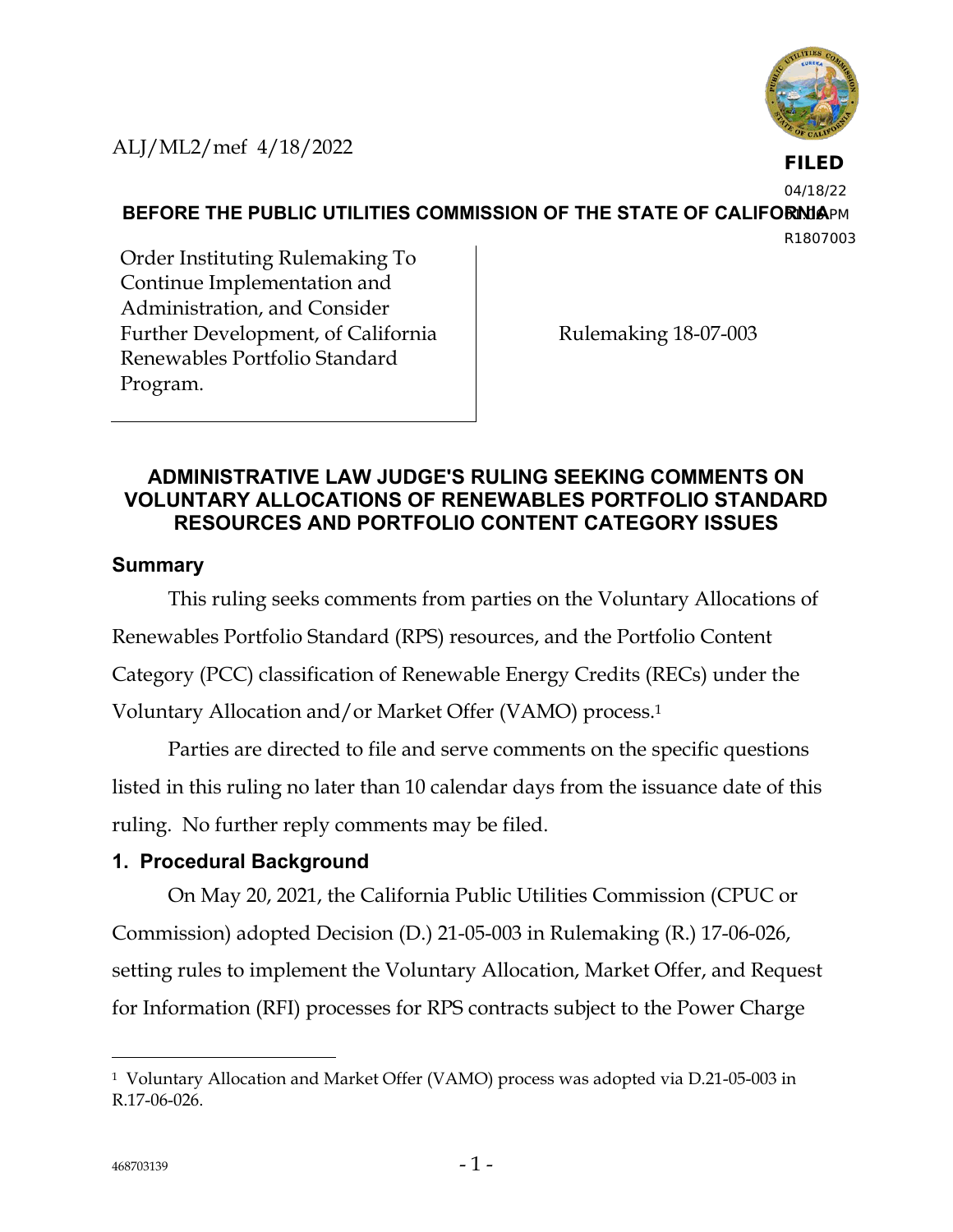#### R.18-07-003 ALJ/ML2/mef

Indifference Adjustment (PCIA) mechanism. Pursuant to D.21-05-030, the investor-owned utilities (IOUs) must file RPS VAMO proposals in their 2022 RPS Procurement Plans (RPS Plans), while all LSEs are required to report VAMO participation in their 2022 RPS Plans for deliveries in 2023 and in RPS compliance reports.2 Voluntary Allocation contracting will commence 21 days after Commission approval of final 2022 RPS Plans.<sup>3</sup>

On August 23, 2021, Southern California Edison Company (SCE), Pacific Gas and Electric Company (PG&E), and San Diego Gas & Electric Company (SDG&E) (Joint IOUs) filed a Joint Tier 2 Advice Letter proposing that all Renewable Energy Credits (RECs) allocated through the Voluntary Allocation process retain their original PCC classification.

On October 25, 2021, the Director of Energy Division partially approved the Joint Tier 2 Advice Letter but rejected the Joint IOUs' PCC classification proposal as outside the Tier 2 Advice Letter scope.

On December 8, 2022, pursuant to Rule 11.1 of the Commission's Rules of Practice and Procedure, the Joint IOUs filed a Joint Motion requesting the Commission to (a) expand the scope of this proceeding to include VAMO issues, (b) address PCC classification of RECs allocated under the Voluntary Allocation process adopted in D.21-05-030, and (c) clarify the timing and review process for Voluntary Allocation Pro Forma Contracts and executed Voluntary Allocation contracts. (Joint Motion)

Responses to the Joint Motion were filed by Alliance for Retail Energy Markets (AReM), California Community Choice Association

<sup>2</sup> D.21-05-030, Table 2 at 38 and Ordering Paragraph (OP) 6. The VAMO process may occur as often as once per RPS compliance period per D.21-05-030.

<sup>3</sup> D.21-05-030, Table 2 at 38.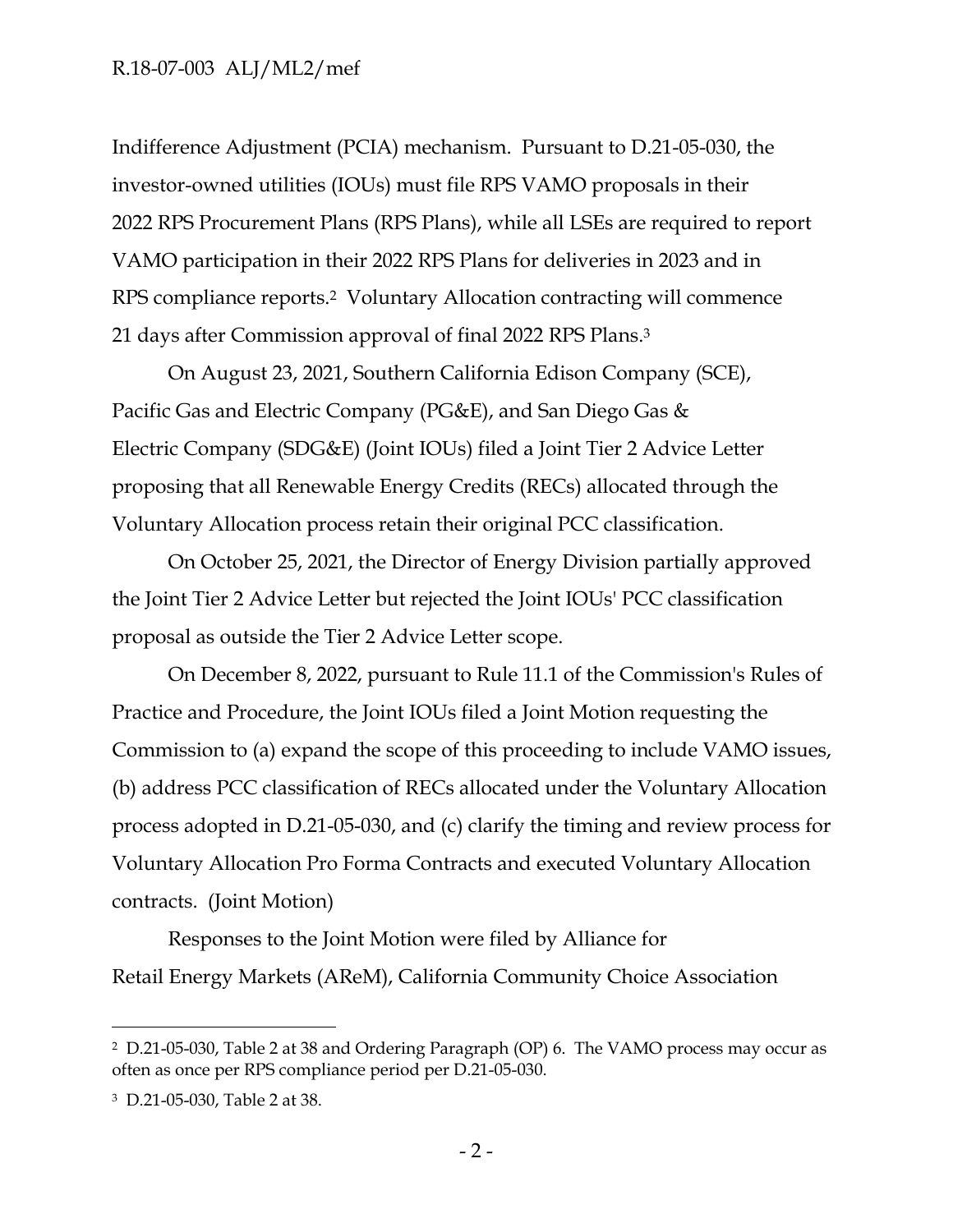(CalCCA), Coalition of California Utility Employees (CUE), The Utility Reform Network (TURN), and Public Advocates Office at the California Public Utilities Commission (Cal Advocates) on December 23, 2021.

On April 6, 2022, the assigned Commissioner issued an Amended Scoping Memo and Ruling amending the scope of this proceeding to address VAMO issues related to the RPS program. (Amended Scoping Memo)

#### **2. PCC Classification and Voluntary Allocation Process Background**

In [D.11-12-052,](http://docs.cpuc.ca.gov/WORD_PDF/FINAL_DECISION/156060.PDF) the Commission implemented PCC rules pursuant to Public Utilities (Pub. Util.) Code Section 399.16 (b) and Senate Bill 2 (1X). The RPS program classifies all renewable energy procurement acquired from contracts executed on or after June 1, 2010, into one of three PCC. RECs from contracts executed prior to June 1, 2010, are not given a PCC classification and are sometimes referred to as "PCC 0" RECs. Whether RECs are classified as PCC 1, 2, or 3 for compliance with the RPS program is based on certain criteria and done after the end of each compliance period in the RPS compliance determination process. Pursuant to Pub. Util. Code Section 399.16, RECs generated pursuant to contracts executed before June 1, 2010 "count in full" for RPS compliance; accordingly, they qualify for RPS compliance without regard to the quantitative requirements for the use of each portfolio content category established by Pub. Util. Code § 399.16(c). <sup>4</sup> In D.11-12-052, the Commission determined that a "resale" from a pre-June 1, 2020 contract removes the PCC-0 designation, and the RECs would no longer be eligible for this special treatment.

The VAMO process was adopted in D. 21-05-030 in the PCIA proceeding (R.17-06-026). In D.21-05-030, the Commission adopted a Voluntary Allocation

<sup>4</sup> D.11-12-052, OP 17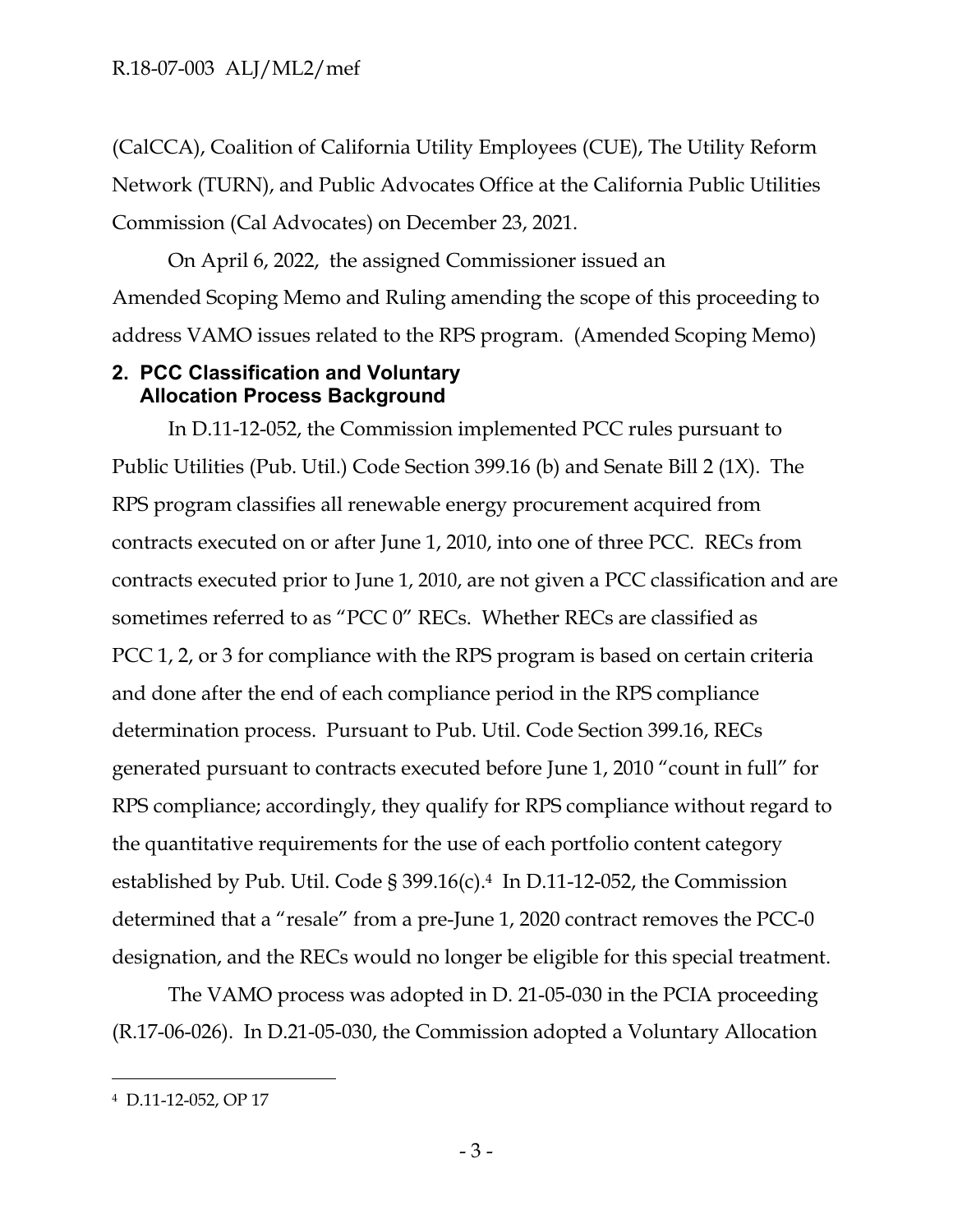process that requires IOUs to offer "allocations" that comprise a "slice" of their PCIA-eligible RPS portfolio to all the LSEs5. An LSE may accept its allocation in 10 percent increments or choose not to take any allocation. Pursuant to D.21-05-030, LSEs are required to confirm Voluntary Allocations in their 2022 RPS Plans for deliveries in 2023.<sup>6</sup> The Commission further states that the RPS proceeding shall provide guidance on the timing and process for these filings.<sup>7</sup>

## **3. Summary of Joint Motion and Responses**

## **3.1. Joint Motion**

The Joint Motion sought to 1.) expand the scope of the instant proceeding to include VAMO issues; 2.) request guidance on the PCC Classification for RECs allocated to other LSEs under the VAMO process; and 3.) request clarification on the timing and approval process for Voluntary Allocation proforma contracts and executed contracts.

The April 6, 2022, Amended Scoping Memo resolved the issue on scope, so we will not discuss it further in this ruling.

For the PCC classification, the Joint Motion seeks to clarify that:

- (i) The RPS attributes (*i.e.*, RECs) of each IOU's PCIA-eligible portfolio can only be allocated once from the IOU's PCIA-eligible portfolio to other LSEs of PCIA-eligible customers with no subsequent downstream allocations permitted.
- (ii)The REC allocation process should not result in reclassifying the PCC status of any RECs in the IOU portfolios directly allocated to LSEs of PCIA-eligible customers for whom the RECs were initially procured.<sup>8</sup>

<sup>5</sup> D.21-05-030, OP 2(a).

<sup>6</sup> *See* D.21-05-030 Table 2, Timeline for First RPS VAMO and RFI

<sup>7</sup> *See* D.21-05-030, OP 6.

<sup>8</sup> *See* Joint Motion at 6.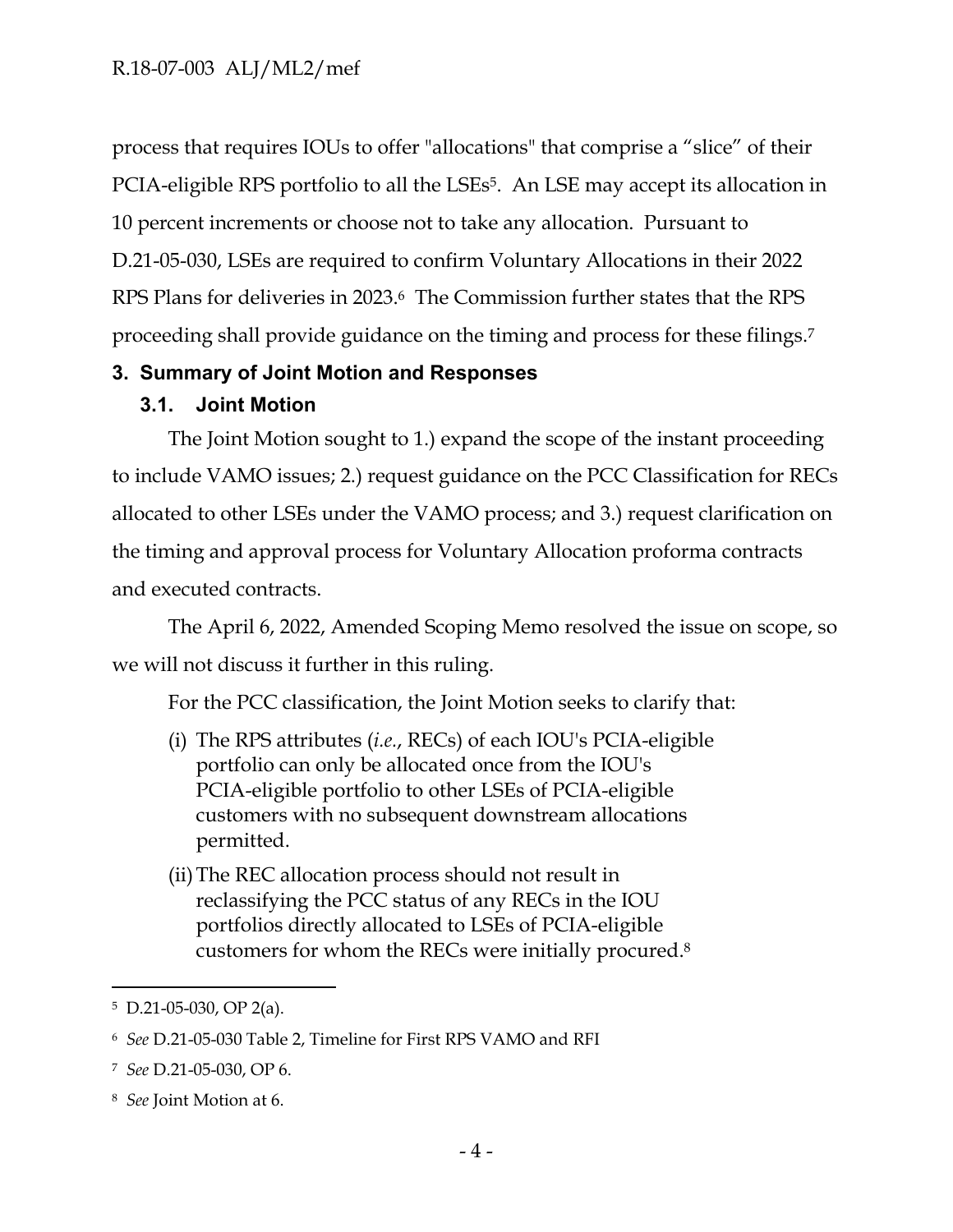#### **3.2. Responses on the Issues in Joint Motion**

Regarding the PCC classification issue in the Joint Motion, CalCCA supports the Joint Motion. CalCCA states that voluntary allocations under VAMO are not "resales" that would require reclassification of RECs allocated to non-IOU LSEs. It further states that the VAMO allocation structure is an inherently different construct than the "resales" contemplated by D.11-12-052, and there is no Commission decision requiring RECs allocated under VAMO to be so considered.

TURN and CUE support an expedited resolution of the Joint Motion but state their concerns that the Joint IOUs' proposal fails to conform to Commission precedent implementing the governing statutory requirements. They state that if the Commission permits IOU PCC-0 resources to retain this classification for volumes allocated to LSEs through the VAMO process, it should affirmatively prohibit this treatment for any subsequent allocations or resales. They further contend that the Commission should affirm that any treatment provided to VAMO participants will not open the door to a wide range of other schemes designed by LSEs to skirt the resale rules by transferring or trading RPS compliance attributes through new "allocation" methods.

AReM requests that the Joint Motion be denied. In stating its concerns, AReM recommends that the Commission should not allow the Joint Motion to hinder the VAMO structure within the RPS proceeding by approving the proposal. AReM states that to avoid unintended consequences of rushed implementation, the Commission should ensure that REC transfer is not done at the PCC-1 benchmark prices but rather that it be done at a fair and accurate benchmark price that reflects how IOUs' PCC-0 RECs are actually counted toward compliance.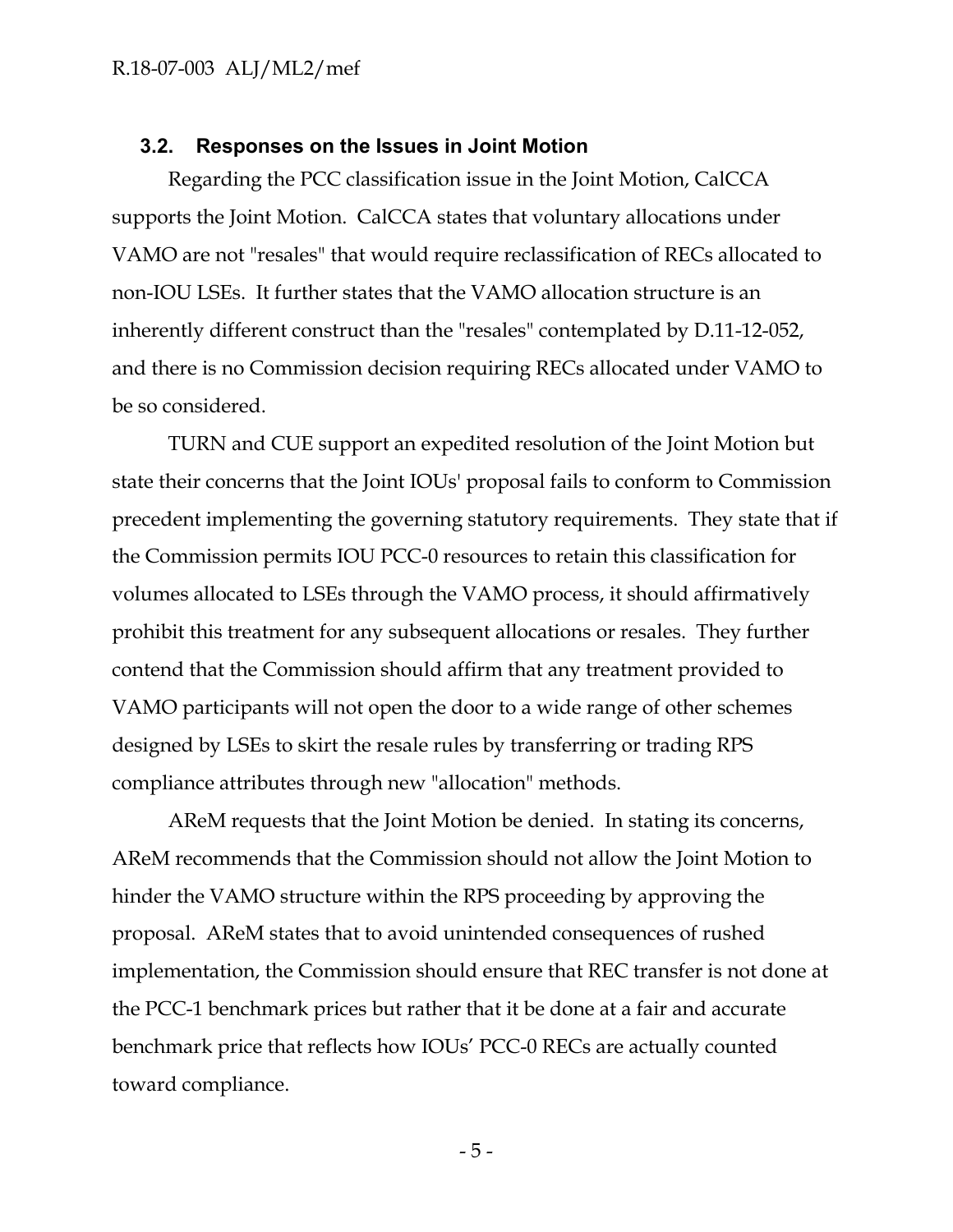Cal Advocates do not provide specific comments on the issues presented in the Joint Motion but request that the Parties should have the opportunity to be heard and to build a complete record for Commission consideration.

No party filed comments on the Joint Motion's issue on executing pro forma Voluntary Allocation contracts' timing and approval process.

#### **4. Discussion**

The expanded scope of the RPS proceeding allows us to consider the activities of Voluntary Allocations that impact an LSE's renewables portfolio obligations established in the RPS proceeding. Moreover, the Commission has concluded in D.21-05-030 that "the Commission should review, approve, and monitor the RPS VAMO and RPS RFI activities through the Commission's RPS proceeding and compliance processes."<sup>9</sup> Therefore, it is reasonable to review Voluntary Allocations and PCC classification issues for compliance purposes via this ruling in the RPS proceeding. A proposed decision will be issued for Commission consideration resolving these issues.

The Joint Motion will be considered in this proceeding to allow parties to confirm Voluntary Allocations in their 2022 RPS Plans for deliveries in 2023. Depending on the timing of the proposed decision, and subject to further direction, it may be necessary for the parties to confirm Voluntary Allocation milestones anticipated during the 2022 RPS Plans cycle in the update to the draft 2022 RPS Plans due on August 15, 2022.<sup>10</sup>

<sup>9</sup> *See* D.21-05-030 Conclusion of Law 14.

<sup>10</sup> *See* assigned Commissioner and assigned Administrative Law Judge's April 6, 2022, ruling setting schedule of review for 2022 RPS Plans, Attachment A. If any change is necessary, it will be addressed in a future ruling or decision.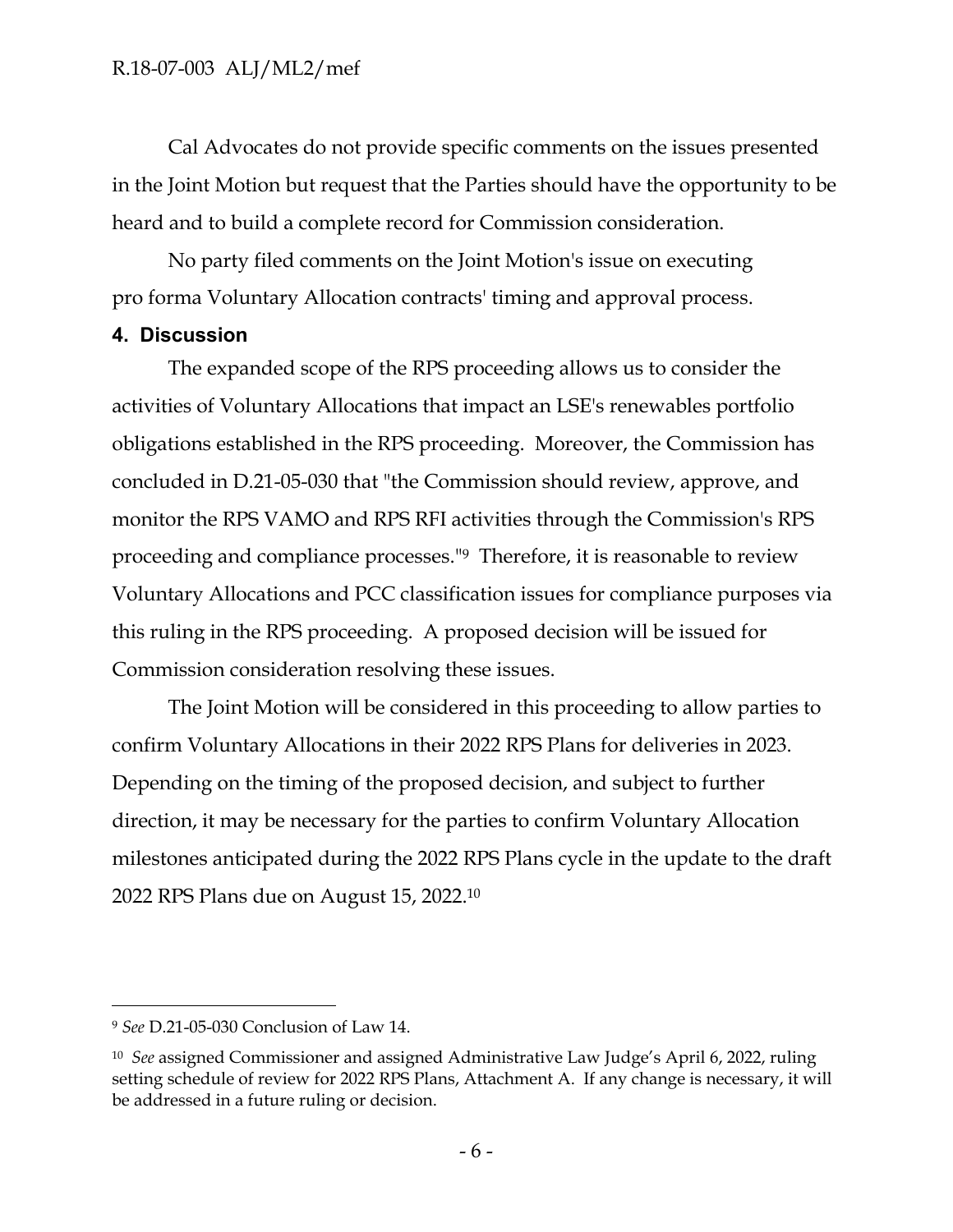This ruling asks parties to respond to questions in the next section. The Joint IOUs may also respond to these questions from their perspective; they may have already addressed the substance in their Joint Motion and may also point to the relevant section in their comments.

Regarding the issue on the timing and approval process of Voluntary Allocation pro forma contracts and executed contracts, these issues are already resolved and no further Commission action is needed. In D.22-01-004, the Commission authorized each IOU to file Tier 2 advice letters proposing Voluntary Allocation of PCIA renewable energy resource pro forma contracts within 10 days of submission of its Final 2021 RPS Plan (RPS Plan) and Market Offer pro forma contracts within 45 days of submission of Final 2021 RPS Plan, respectively.<sup>11</sup> In addition, D.21-05-030 directs Tier 2 Advice letter submission of Voluntary Allocation contracts.<sup>12</sup>

## **5. Questions for Parties (If Necessary)**

This ruling seeks comments from parties on the following questions. All interested parties may file and serve comments on all questions no later than 10 calendar days from the issuance date of this ruling. No further reply comments may be filed.

- 1. Should the Voluntary Allocation under the VAMO process be considered "resales" for purposes of determining PCC classifications? Why or why not?
	- a. If the Voluntary Allocation should be considered a resale, how should PCC classification for pre-June 1, 2010 RPS contract RECs be determined?

<sup>11</sup> See D.22-01-004 OP 4.

<sup>12</sup> *See* D.21-05-030, at 38.